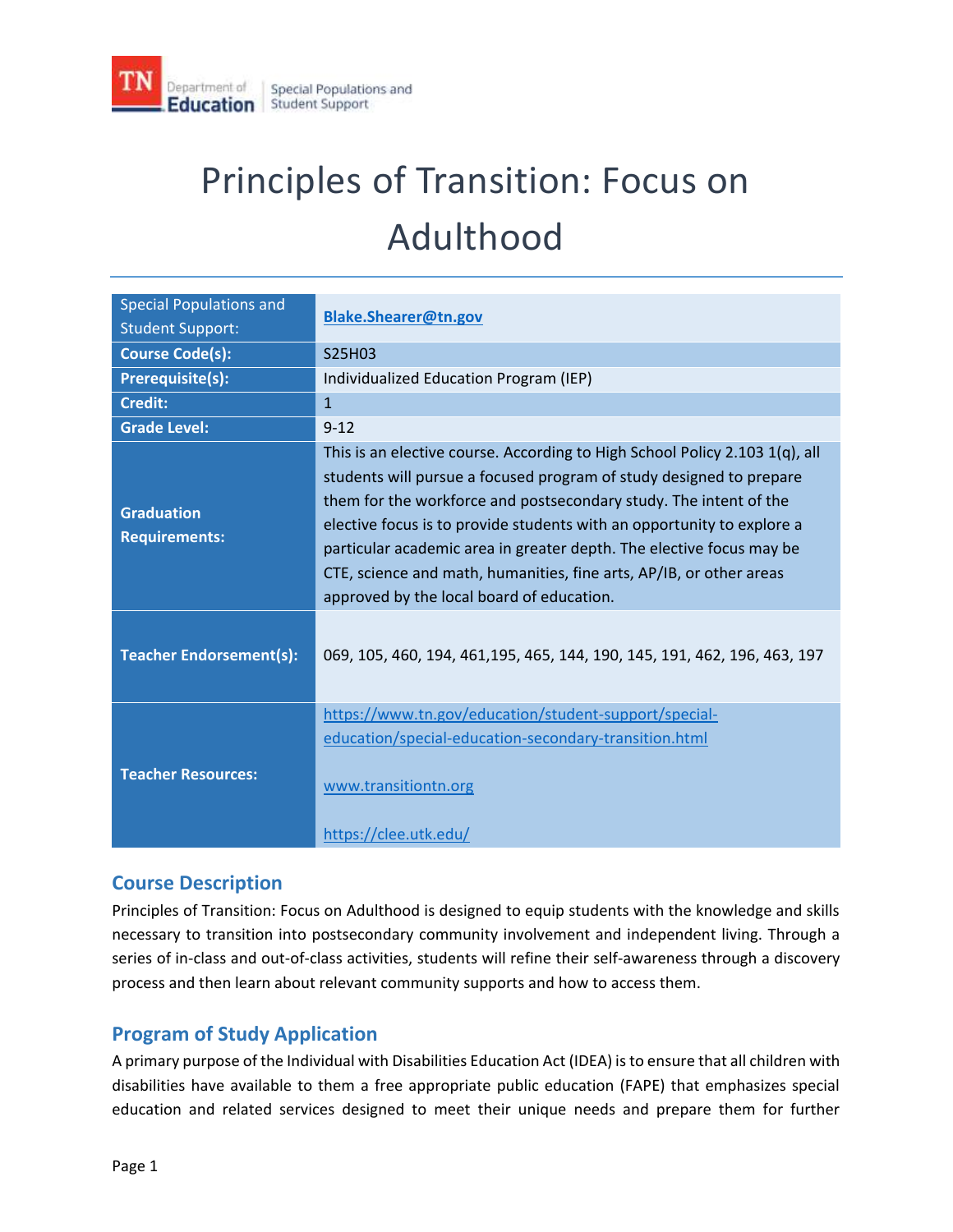

 students with disabilities which must be addressed in the first IEP to be in effect when the student turns continuum of services, such as pre-employment transition services, transition services, job placement education, employment, and independent living. IDEA contains transition services requirements for 16, or younger, if determined appropriate by the IEP team. The Rehabilitation Act of 1973 authorizes a services, other vocational rehabilitation services, and supported employment services for students and youth with disabilities, as appropriate, to secure meaningful careers.

 When a student leaves high school, the supports that were once in place may not extend to postsecondary and private agencies. To receive these supports, a student needs to know whom to contact and for what reason, as well as the eligibility requirements for the services. At the conclusion of this course, students independent living and community involvement. While natural and informal supports (e.g., family, friends, employers) may exist for some students, many students need more formalized supports through public will be connected to an array of programs, services, accommodations, and supports based on their individualized transition plan as part of their IEP.

# **Course Standards**

# **Standard 1.0**

Students will identify and practice skills and knowledge necessary for successful community integration.

# **Learning Expectation**

The student will:

- 1.1 Demonstrate an ability to communicate needs and/or supports.
- 1.2 Recognize responsibilities regarding community integration.
- 1.3 Model appropriate methods to handle conflicts or disagreements.
- 1.4 Identify community experiences needed to participate in community life.
- 1.5 Develop tools for becoming a contributing member of his or her community.

# **Performance Standard: Evidence Standard is Met**

- 1.1A Compile a list of individual needs or supports for community integration.
- 1.1B Communicate needs/supports to parent, case manager, peers, professionals, and IEP team.
- 1.2A Reflect on roles of a variety of participants in the community.
- 1.2B Articulate personal preferences and strengths and the impact they have on community integration.
- 1.3A Define terms used in conflict resolution, such as: assertive, passive, and aggressive.
- 1.3B Identify assertive, passive, and aggressive behavior in written scenarios.
- 1.4A Define "community experiences."
- 1.4B Investigate methods of participating in community activities.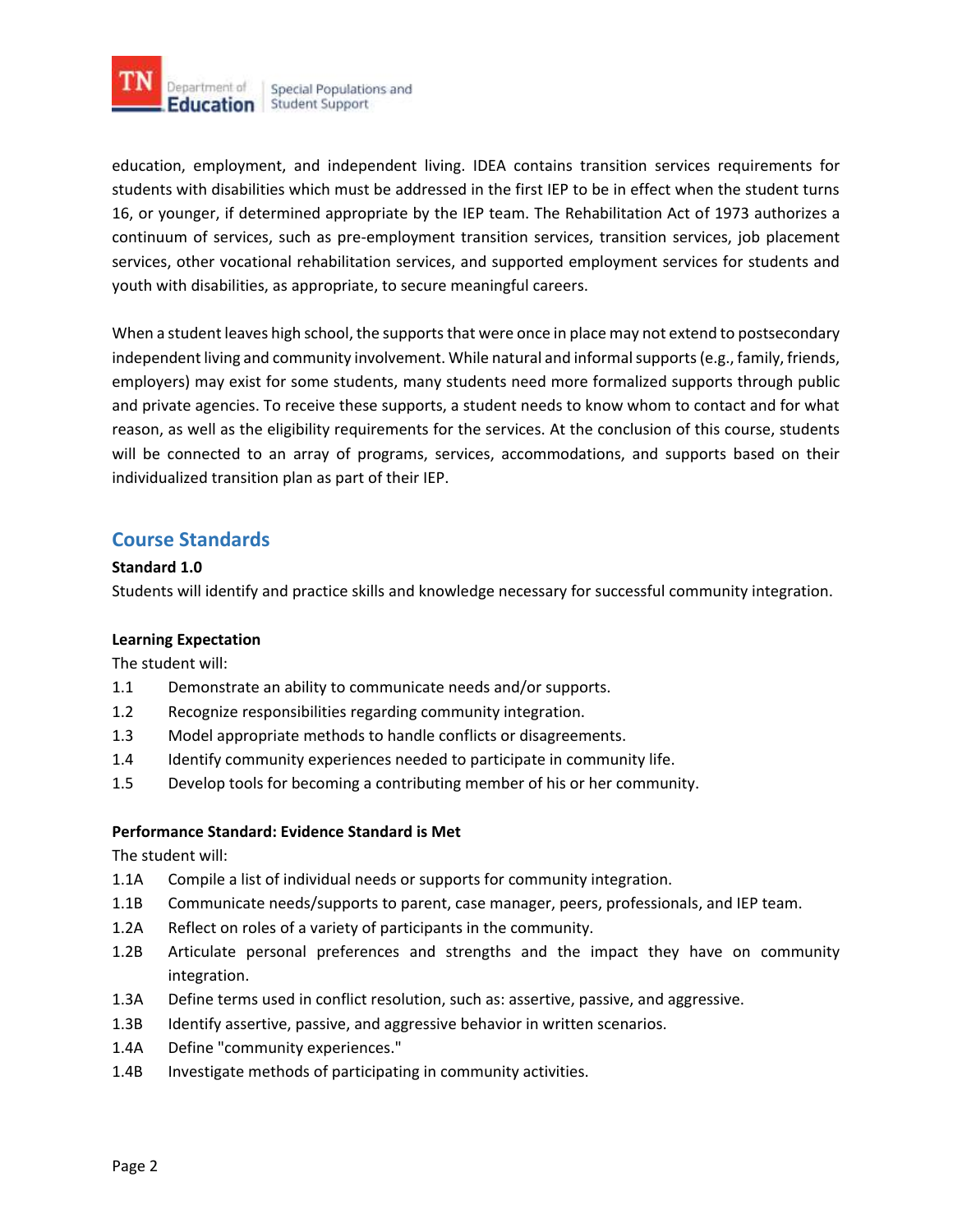

- 1.5A Engage in community activities.
- 1.5B Identify hobbies, skills, and interest and the role they play in community participation.

- Survey the supports utilized in school by reviewing IEP and determine the impact the presence or absence of the supports would have on community participation.
- Participate in a class activity to identify and describe "community integration."
- Practice explaining the supports necessary for school success.
- Identify three community members and the role each has in the community.
- Define the implication that personal interests and skills have on participation in community activities.
- Evaluate the extent of current participation in community activities and identify one additional area to increase participation.
- Role play assertive, passive, and aggressive behavior in resolving a conflict and the potential consequences of each behavior type.
- Identify at least one volunteer possibility outside the school environment and develop a plan to facilitate the volunteer opportunity.

#### **Standard 2.0**

Students will identify potential community agencies necessary for postsecondary success.

#### **Learning Expectations**

The student will:

- 2.1 Gather information on community agency options available.
- 2.2 Define which agencies will best facilitate his or her entry into postsecondary placements.
- 2.3 Identify related services the student receives that will continue to be needed as an adult.
- 2.4 Develop a timeline for registering with needed agency and/or support providers.
- 2.5 Maintain a generic listing of community recourses.
- 2.6 Determine eligibility documentation required by each identified agency.

## **Performance Standard: Evidence Standard is Met**

- 2.1A Review services/agencies available to adults with disabilities.
- 2.1B Request information about a service he or she needs for transition.
- 2.2A Compare impact of strengths, interests, and needs to postsecondary placements.
- 2.2B Evaluate services available for his or her specific needs and where providers are located.
- 2.3A Review IEP, current support services, and accommodations regularly used.
- 2.3B Evaluate services or accommodations that will be needed as adult.
- 2.4A Compile log of information gathered from chosen service providers or agencies.
- 2.4B Transfer the date that agency registration is due to timeline/calendar.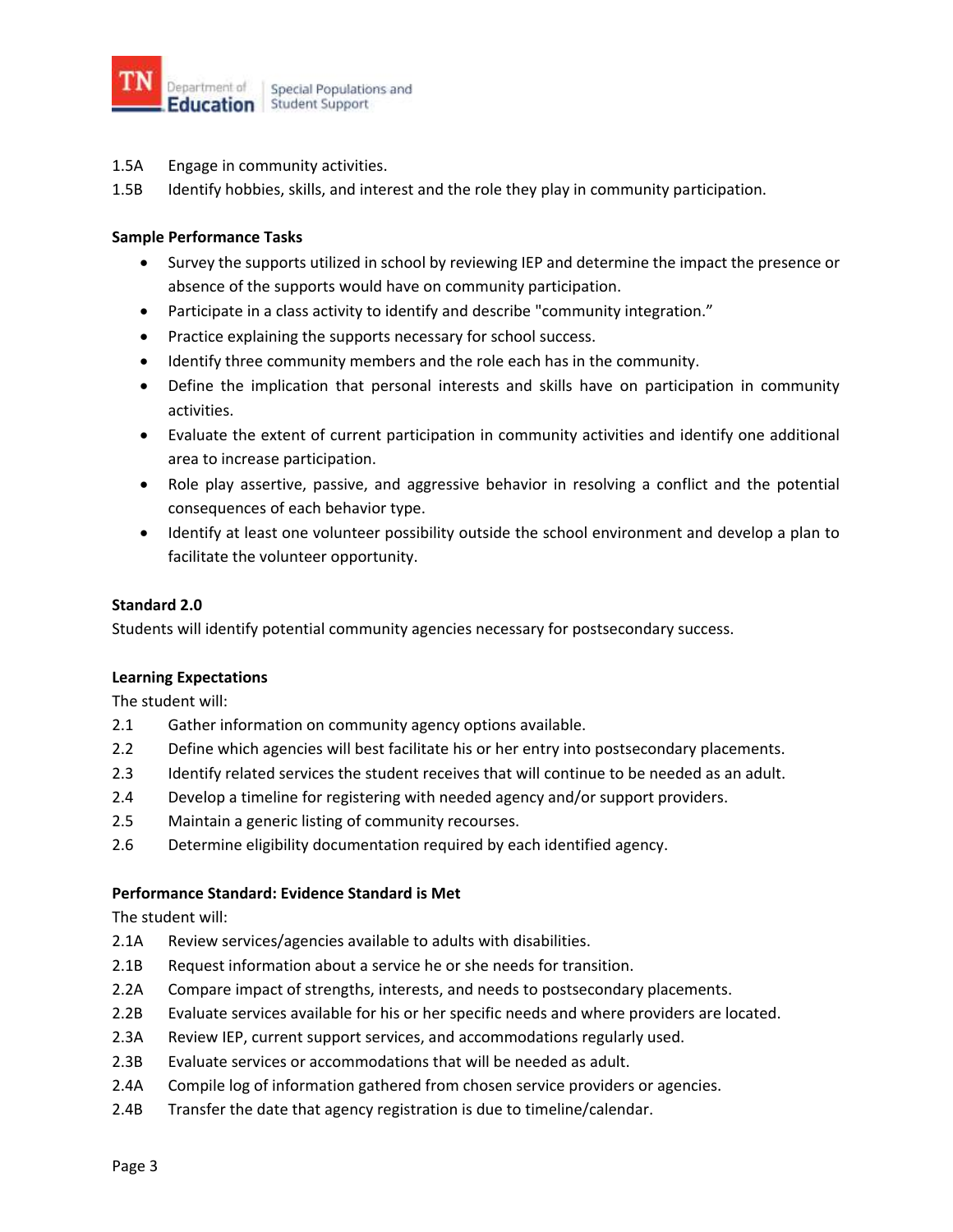

- 2.4A Investigate local agencies and resources for appropriate future supports.
- $2.5B$ Compile a listing of agencies related to independent living, employment, education, and training.
- 2.6A Confer with counselor or representative from appropriate agency or support system.
- 2.6B Submit information regarding specific eligibility documentation required for each potential agency to his or her transition portfolio.

- Review listing of local community agencies. Choose agencies to investigate further that are appropriate to the needs of the individual.
- After a review of community agencies available, chose one to research and present a summary of findings to the class including information regarding eligibility requirements.
- Interview a representative from an agency or support group appropriate to the needs of an individual with a disability and report findings to the class.
- Evaluate data gathered, determine personal relevance, and develop a list of appropriate agencies for personal postsecondary success.

# **Standard 3.0**

Students will complete activities to assist in refining career paths and career opportunities.

# **Learning Expectations**

The student will:

- 3.1 Work collaboratively to complete a functional and/or comprehensive vocational assessment.
- 3.2 Complete a career interest assessment to better identify personal interests and preferences.
- 3.3 Evaluate personal attributes.
- 3.4 Interview people who are working in his or her career(s) of interest.
- 3.5 Evaluate employment opportunities in career interest areas.

# **Performance Standards: Evidence Standard is Met**

- 3.1A Summarize and review data in transition portfolio for accuracy.
- 3.1B Update personal transition information.
- 3.2A Refine career interests by updating career assessments.
- 3.2B Identify possible future careers in areas of interest.
- 3.3A Update career goals, information about self, and new accomplishments.
- $3.3B$ Describe how attitudes, beliefs, abilities, and interests impact career choices.
- 3.4A Compile a list of potential professionals to interview in careers of choice.
- 3.4B Set appointments for personal or telephone interviews.
- 3.4C Complete the interview process and submit information gathered to his or her transition portfolio.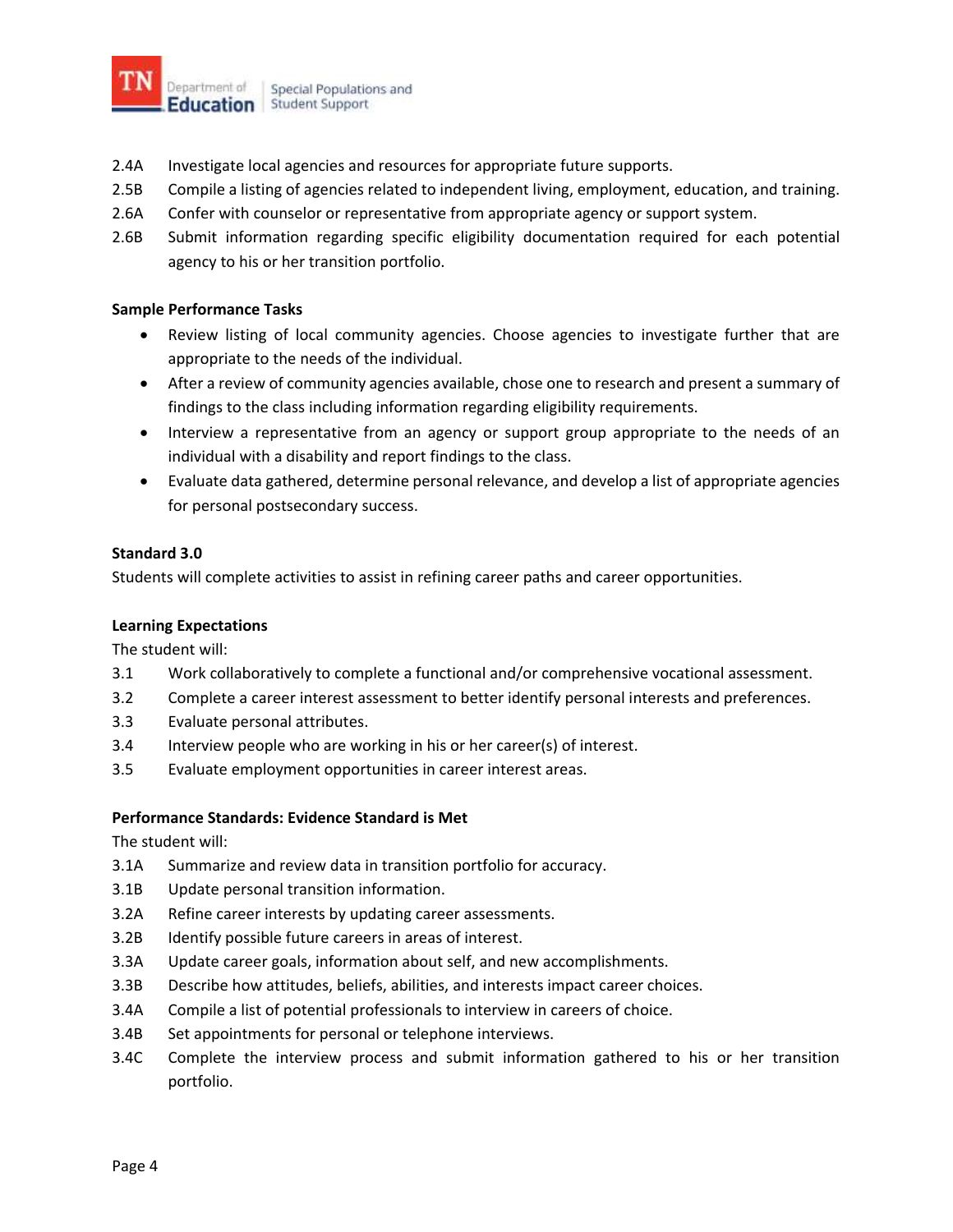

- 3.5A Identify resources available to assist him or her seeking/gaining employment.
- $3.5B$ Match career requirements with strengths, interests, skills, and potential to achieve level of training required.

- Review transition portfolio contents for formal and informal assessment information, personal strengths, accomplishments, grades, courses of study completed, and courses to be taken in the future.
- Complete a review of demographic history and make updates as necessary.
- Complete a career interest assessment.
- Research three careers in areas of interest by using an electronic search.
- Interview a worker in each career of interest.
- Identify personal strengths.
- Develop a résumé.
- Interview an adult about skills needed for employment success.
- Review job postings in careers of interest and list three employment opportunities, salary, and benefits available
- Investigate and brainstorm the qualities desired in their ideal job.

#### **Standard 4.0**

Students will identify skills needed to live independently.

#### **Learning Expectations**

The student will:

- 4.1 Evaluate ability to support oneself financially.
- 4.2 Determine need for assistance in addressing medical and insurance needs.
- 4.3 Obtain a driver's license or photo identification card.
- 4.4 Examine ability and resources to travel to and from home, work, and community.
- 4.5 Determine housing options.
- 4.6 Evaluate ability to attain personal independence.

#### **Performance Standards: Evidence Standard is Met**

- 4.1A Identify two financial planning goals and steps required to reach them.
- 4.1B Determine ability to support oneself financially.
- 4.1C Develop a resource budget to determine minimum requirements for financial support.
- 4.2A Determine health and medical needs.
- $4.2B$ Evaluate availability of medical and other insurance through government agencies or place of employment.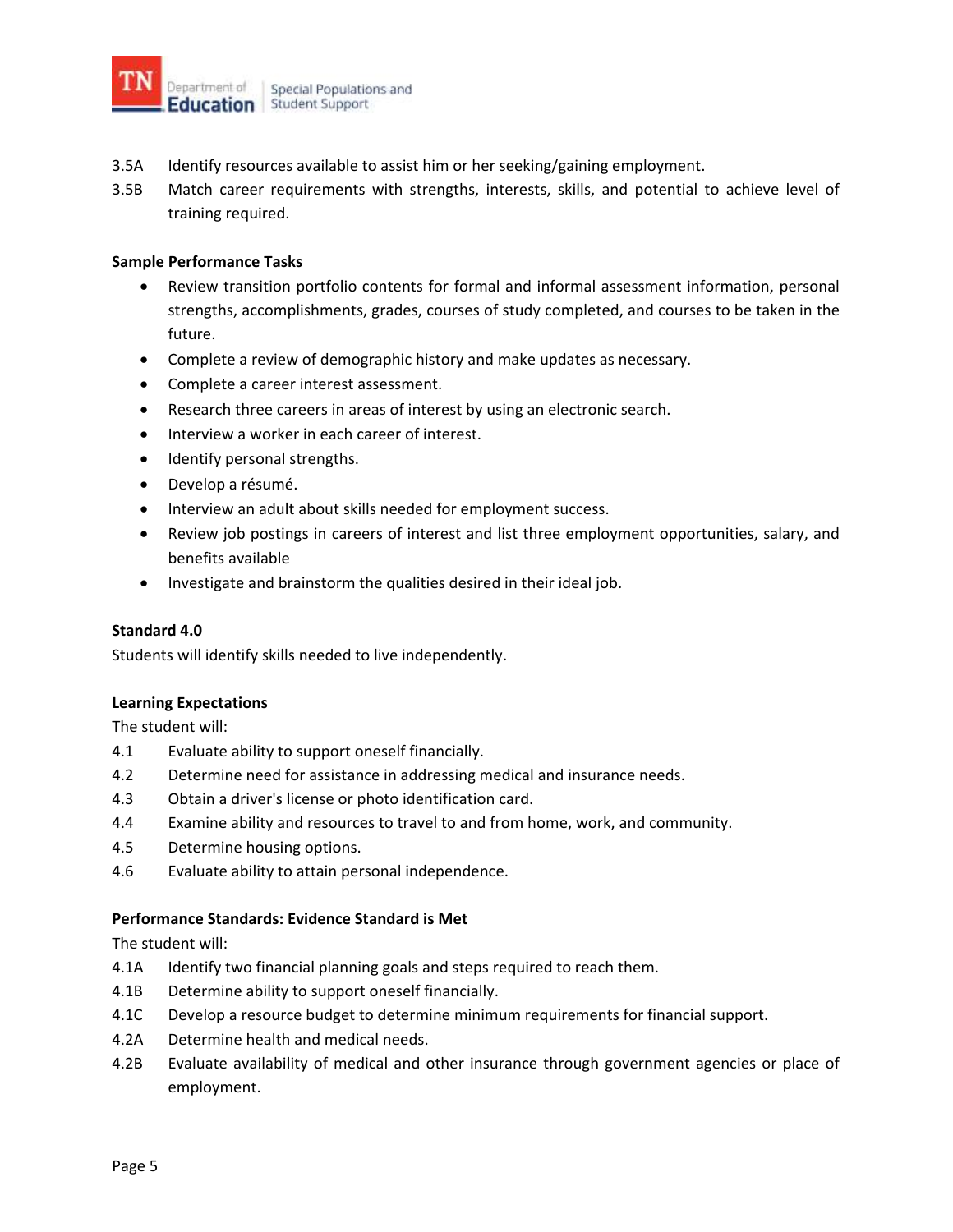

- 4.2C Submit personal medical information to transition portfolio.
- 4.3A Set appointment and obtains photo identification card.
- 4.3B Obtain driver's license or photo identification card.
- 4.4A Evaluate personal resources/supports in regard to transportation.
- $4.4B$ Access public transportation where available or identify various community options for transportation.
- 4.5A Consider advantages and disadvantages of living at home after exiting high school.
- $4.5B$ Articulate the advantages and disadvantages of renting vs. owning a home.
- 4.6A Evaluate the impact of education and training on lifetime earnings.
- $4.6B$ Assesse personal ability to live independently.

- Complete a life skills assessment.
- Engage with representatives from the banking, insurance, real estate, and automobile industries.
- Complete a transition planning inventory.
- Interview parents to complete a personal medical history.
- Confer with parents and determine timeline for applying for a driver's license or photo identification card.
- Call to schedule an appointment to procure a driver's license or photo identification card;
- Brainstorm the advantages and the disadvantages to living at home after exiting high school.

# **Standard 5.0**

Students will identify and explain laws and their impact in postsecondary placements.

# **Learning Expectations**

The student will:

- 5.1 Compare and contrast the Americans with Disabilities Act (ADA), Section 504 of the Rehabilitation Act of 1973 (Section 504), and IDEA.
- 5.2 Articulate how the ADA and Section 504 safeguard employment rights as an adult worker.
- 5.3 Explain how ADA and Section 504 safeguard educational rights in a postsecondary setting.
- 5.4 Identify what reasonable accommodations are in postsecondary educational settings according to ADA and Section 504.
- 5.5 Demonstrate an understanding of privacy and confidentiality rights as they relate to disability disclosure.

# **Performance Standards: Evidence Standard is Met**

- 5.1A Articulate similarities of ADA, Section 504, and IDEA.
- $5.1B$ Describe the differences of ADA, Section 504, and IDEA.
- $5.2A$ Describe civil rights of an individual with a disability in postsecondary work setting.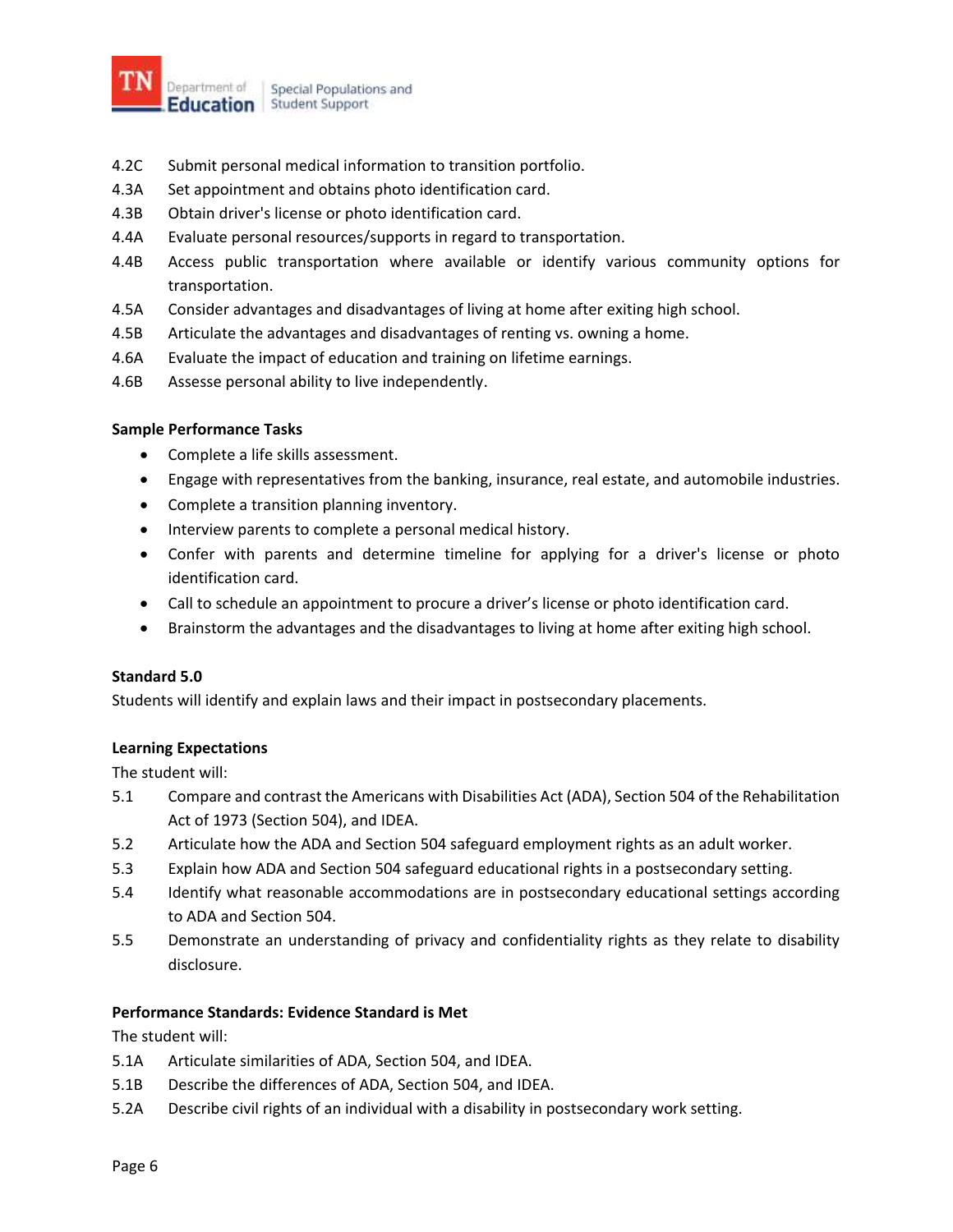

- 5.2B Articulate the process to follow when/if civil rights are violated in the workplace.
- $5.3A$ Describe how to access reasonable accommodations in postsecondary educational settings.
- 5.3B Describe the process to follow when/if civil rights are violated in postsecondary education or training facilities.
- 5.4 Meet with disability support representatives and discusses reasonable and appropriate accommodations in postsecondary educational settings.
- 5.5A Define privacy and confidentiality rights.
- 5.5B Use decision-making model to assist in deciding when and where to disclose information about the student's disability;

- Research ADA, Section 504, and IDEA to determine the impact the laws have on adults with disabilities in the workplace and in educational facilities. Develop and deliver a presentation on research.
- Schedule on-site visit with disability support service providers.

# **Standard 6.0**

Students will complete strength and need assessments to facilitate postsecondary placements.

# **Learning Expectations**

The student will:

- 6.1 Self-assess current educational program, vocational needs, future education options, personal management skills, and living arrangement needs.
- 6.2 Use the self-assessment to develop goals to facilitate postsecondary independence.
- 6.3 Evaluate status of eligibility documentation.
- $6.4$ Reflect on formal and informal personal support systems available in the community and at home.

# **Performance Standards: Evidence Standard is Met**

- 6.1A Complete a self-assessment in the area of transition planning.
- 6.1B Share results of self-assessment with case manager before presenting to IEP team.
- 6.2A Identify areas of personal strengths and accomplishments.
- 6.2B Identify transition areas needing improvements and evaluate impact on postsecondary placements.
- 6.2C Develop a learning plan, including timeline, for accomplishment of identified transition areas needing improvement.
- 6.2D Identify transition areas in need of postsecondary supports.
- 6.3A Determine if eligibility documentation is current and complete.
- 6.3B Explain components of eligibility documentation to parent, case manager, or other professional.